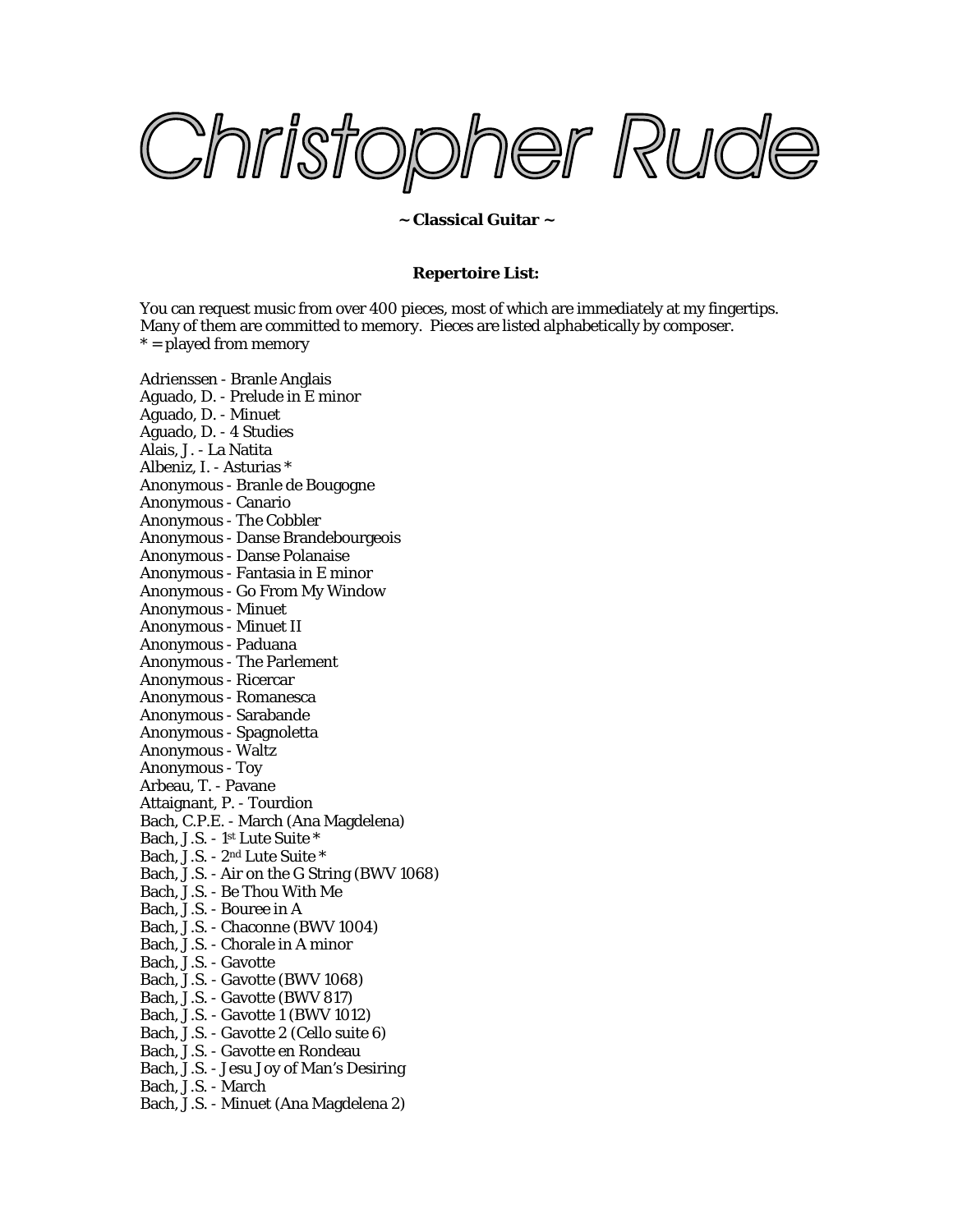Bach, J.S. - Minuet (Ana Magdelena 3) Bach, J.S. - Minuet (Ana Magdelena 4) Bach, J.S. - Minuet 2 Bach, J.S. - Minuet and Trio (BWV 822) Bach, J.S. - Prelude (BWV 996) \* Bach, J.S. - Prelude 1 (well tempered clavier) Bach, J.S. - Prelude (1st cello suite) Bach, J.S. - Rondo (BWV 1006) Bach, J.S. - Sarabande (BWV 1002) Bach, J.S. - Sleepers, Wake! Bach, J.S. - Sheep May Safely Graze Bakfarc, V. - Fantasia Barrios-Mangoré, A. - Prelude Em \* Barrios-Mangoré, A. - Prelude E Barrios-Mangoré, A. - La Catedral, Mov. I \* Bartok, B. - Ten Songs for Children Beethoven, L. van - Allemande and Trio Beethoven, L. van - Minuet in C Beethoven, L. van - Ode to Joy (theme from IX symphony) Beethoven, L. van - Russian Folk Song Beethoven, L. van - Sonata Pathetique theme Bergen, G. - Bouree Besard, J.B. - Branle Gay Besard, J.B. - Galliard Biberien, G. - Study 14 (Mirror, Mirror…) Bobrowitz, J.N. - Danse Polanaise Bosman, L. - Prelude Brahms, J. - Academic Festival Brahms, J. - Waltz (Op. 39, No. 2) Brescianello, G.A. - Gavotte Brescianello, G.A. - Prelude Brindle, R.S. - Canzona Brown, J. - Bells Cano-Crriela, A. - Divertissement Carcassi, M. - Study (Op. 60, No. 6) Carcassi, M. - Study (Op. 60, No. 11) Carcassi, M. - Andante Carcassi, M. - Andante II Carcassi, M. - Andantino Call, L. von - Adagio Caroso, F. - Forza, D'Amore Carulli, F. - Andante in A minor Carulli, F. - Ballet Carulli, F. - Doloroso Carulli, F. - Larghetto in A minor Carulli, F. - Que ne suis-Je la fougere (et variets) Chopin, F. - Prelude 21 \* Chopin, F. - Prelude 7 Clapton, E. - Tears in Heaven \* Coghlan, M. - The Blue Calliope Corelli, A. - Sarabande Corkine, W. - Two Lovers Sat Lamenting Couperin, F. - Minuet Cutting, F. - Packington's Pound Cutting, F. - Toy Davis, G. -Study 13 (Lullaby) Debussy, C. - Reverie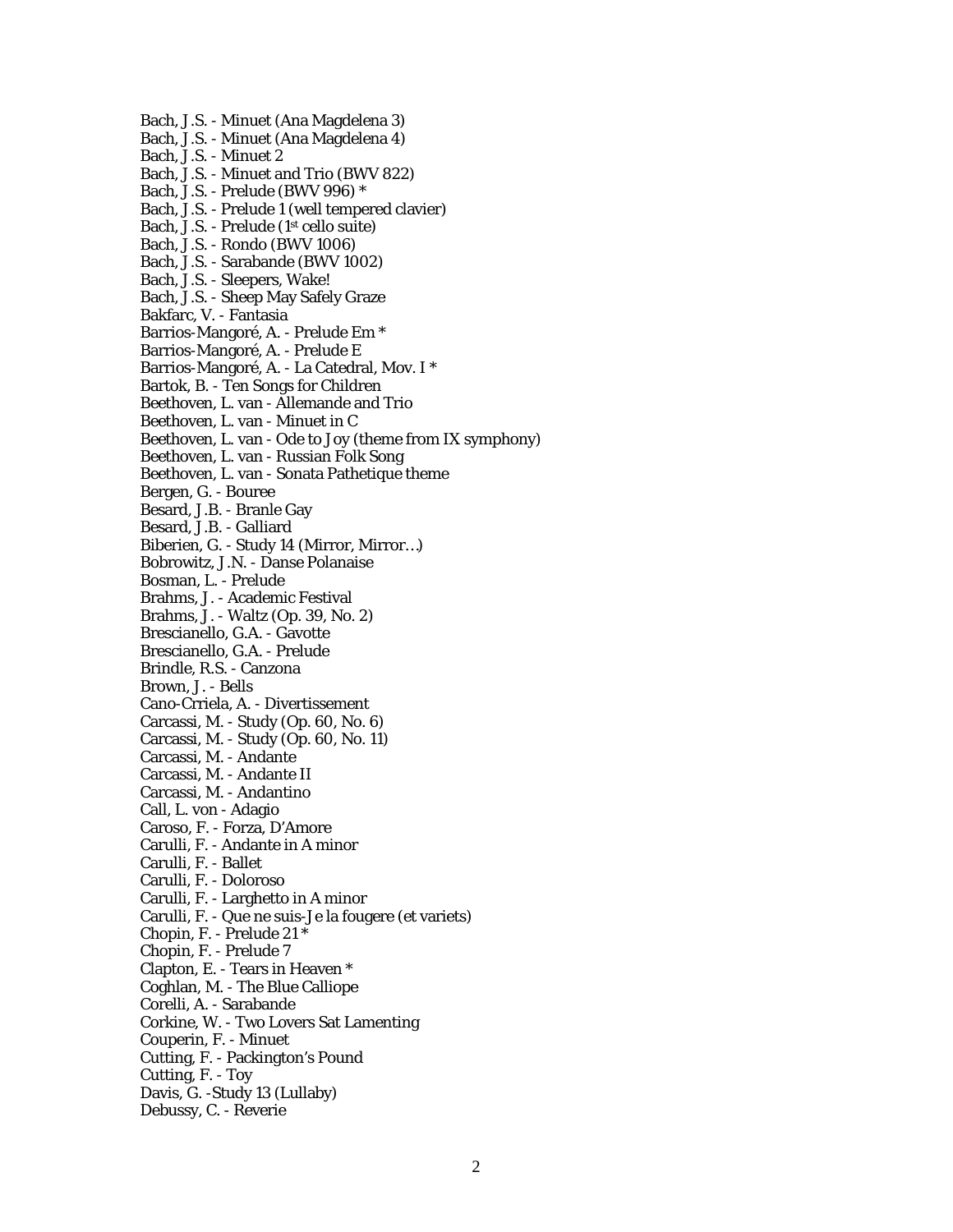Domeniconi, C. - Danza del Gatto Domeniconi, C. - Equilibrato Domeniconi, C. - Study 9 (Simplicity) Dowland, J. - Galliard Dowland, J. - Lady Laiton's Almain Dowland, J. - Mrs. Winter's Jump Dowland, J. - Orlando Sleepeth Dowland, J. - The Round Battle Galliard Dowland, J. - The Sick Tune Elgar, E. - Salut D'Amour Fischer, J.K. - Gavotte Foster, S. - My Old Kentucky Home Fuaré, G. -Pavane Fuenllana, M. De - Fantasia Fuhrman, G. - Tanz Gagnon, C. - Le Blues des Grenouilles Gallant, P. - Study 8 (Study in Imitation) Gallant, P. - Study 15 (Lullaby) García, G. - Etudes 1, 2, 5, 7, 8, 10 and 14 Gely, R. - Lament Waltz Giordini, T. - Caro Mio Ben Giuliani, M. - Allegretto Giuliani, M. - Allegretto in A minor Giuliani, M. - Allegretto in A minor Giuliani, M. - Allegretto in C Giuliani, M. - Andantino in C Giuliani, M. - Cadenza Giuliani, M. - Etude in A minor Giuliani, M. - Italian Song Giuliani, M. - Minuetto in F Giuliani, M. - Moderato in A minor Giuliani, M. - Sonatina in C Giuliani, M. - Study in A minor Gounod, C. - Funeral March of a Marionette Greig, E. - Ase's Death (P.G. Suite 2) Greig, E. - Album-Leaf (L.P. 1) Greig, E. - Ballad (L.P. 1) Greig, E. - Folk Song (L.P. 2) Greig, E. - Hall of the Mountain King Greig, E. - Melody (L.P. 4) Greig, E. - Waltz (L.P. 1) Handel, G.F. - Air in G Handel, G.F. - Gavotte Handel, G.F. - Gavotte and Variations Handel, G.F. - Impertinence Handel, G.F. - Harmonious Blacksmith Handel, G.F. - Largo Handel, G.F. - Minuet Handel, G.F. - Passepied Handel, G.F. - Sarabande Handel, G.F. - Suite for a Musical Clock (4 movements) Handel, G.F. - Water Music Hausmann, V. - Echo Haydn, F. J. - Allemande Haydn, F. J. - Finale Haydn, F. J. - Minuet Herbert, V. - Gypsy Lovesong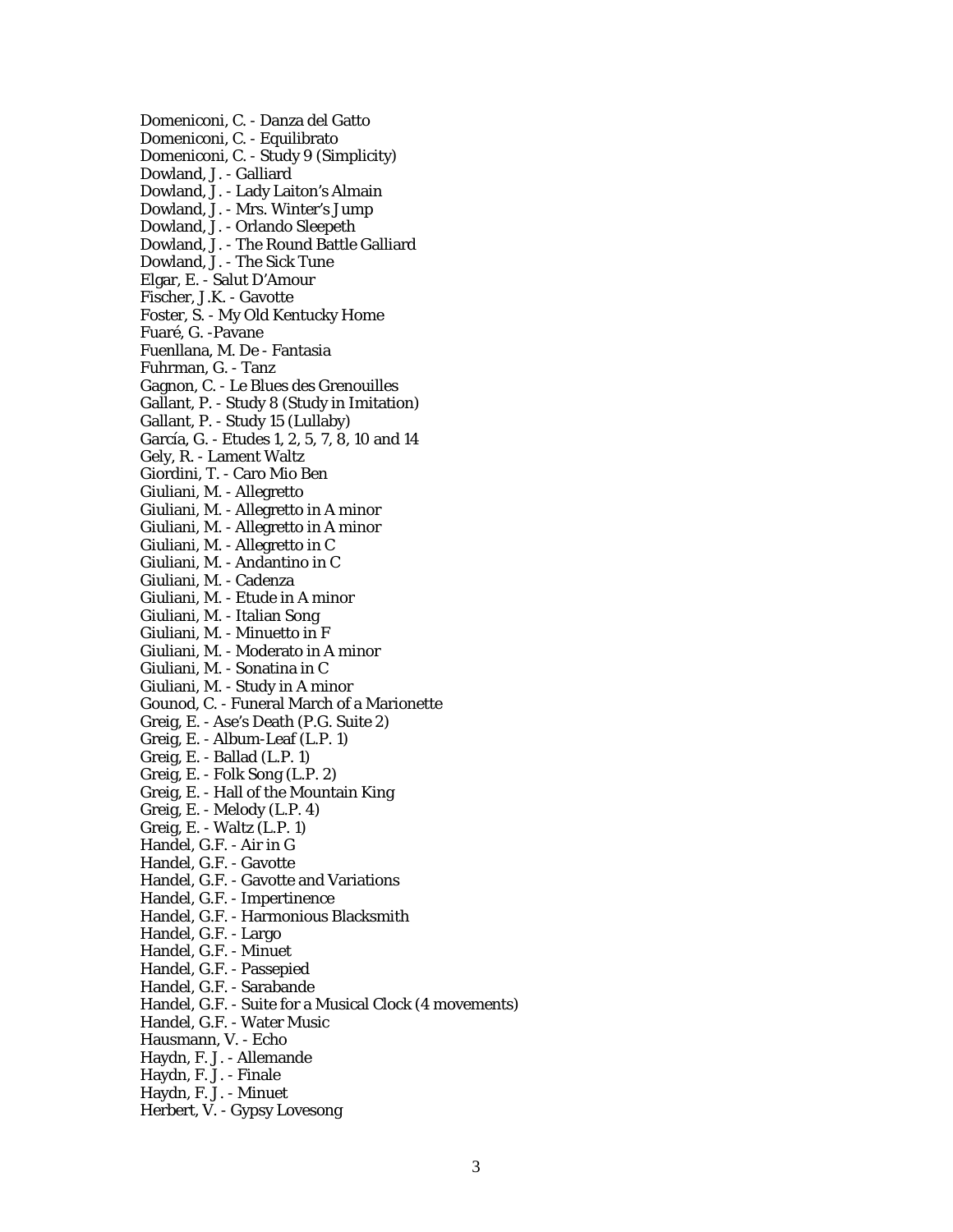Holborne, H. - The Night Watch Hove, J. van den - Fortuna Anglaise Ipparaguirre, P.A. - El Cuando Jelinek, I. - Allegretto in A Johnson, R. - Alman Joplin, S. - Entertainer Judenkunig, H. - Niederlandischer Rundtanz Judenkunig, H. - Paduana alla Veneciana Kabalevski, D. - Clowns Kabalevski, D. - Little Song Katz, B. - Study 15 Kellner, D. - Chaconne Kleynjans, F. - Little Five Strings' Waltz Kleynjans, F. - Valse Choro (Op. 64, No. 1) Kraft, N. - Reminiscence Kriger, J.P. - Minuet Kuhnau, J. - Minuet in G Lennon, J. and McCartney, P. - Yesterday LeRoy, A. - Allemande LeRoy, A. - Branle de Bourgogne LeRoy, A. - Branle Simple Logy, A. - Gavotte Logy, A. - Gigue Logy, A. - Sarabande Madurra, A. de - Galliard Marie, G. - The Golden Wedding Martin, H. and Blanc, R. - Have Yourself a Merry Little Christmas Mason, L./Watts I. - Joy to the World Mendelssohn, F./Wesley, C. - Hark! The Herald Angels Sing Mendelssohn, F. - Nocturne (Midsummer Night's Dream) Mendelssohn, F. - Wedding March Mertz, J.K. - March Mertz, J.K. - Nocturne Messonier, A. - Andante Milan, L. de - Pavane in A minor \* Milan, L. de - Pavane in C Milan, L. de - 2 Pavanes in D \* Milano, F. - Pavane in A minor Molino, F. - Prelude 4 Montreuil, G. - Miami Moreno-Torroba, F. - Alba de Tormes (Castles of Spain) Moreno-Torroba, F. - Fandanguillo Moreno-Torroba, F. - Montemayor (Castles of Spain) Moreno-Torroba, F. - Sonatina in A (allegretto) \* Moreno-Torroba, F. - Torija (Castles of Spain) Morlaye, G. - Galliard Mozart, L. - Bouree Mozart, W.A. - Allegro in C Mozart, W.A. - Andante in C Mozart, W.A. - Clarinet Concerto Theme Mozart, W.A. - Minuet in A Mozart, W.A. - Minuet in C Mozart, W.A. - Minuet in F Mozart, W.A. - Minuet from "Don Giovanni" Mozart, W.A. - Minuet from "Eine Kleine Nachtmusik" Mozart, W.A. - Theme for Variations Mozart, W.A. - Theme from Symphony #40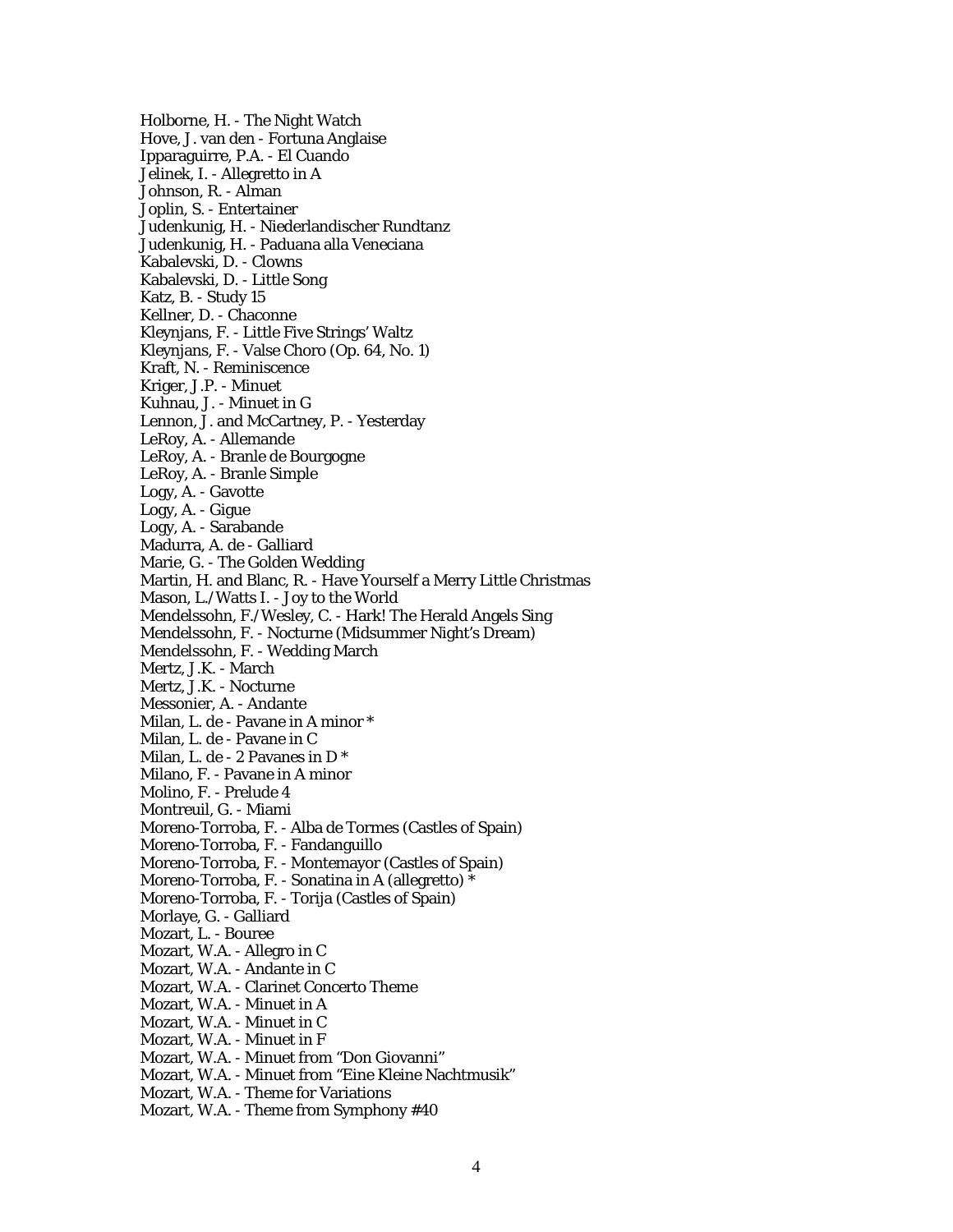Mozart, W.A. - Viennese Sonatina IV Murcia, S. de - Cancion o Tocata Narvaez, L. de - Fantasia Narvaez, L. de - Guárdame las Vacas Narvaez, L. de - Y La Ni Cinta Dorada Neusidler, M. - Der Fuggerin Tanz Nevin, E. - The Gondoliers Nevin, E. - Narcissus Noad, F. - Allegretto Noad, F. - Study in D Paganini, N. - La Camponella Pachelbel, J. - Cannon in D \* Paderewski, I. - Minuet Parma, S.G. da - Balleto Parma, S.G. da - Courante Pick, R. - Arabesque Pierpoint, J. - Jingle Bells Pisador, D. - Pavane Ponce, M. - 24 Preludes \* Puccini. G. - Musetta's Waltz (La Boheme) Puccini. G. - O my Beloved Father (La Boheme) Purcell, H. - Minuet 1 Purcell, H. - Minuet 2 Rachmaninoff, S. - Theme (Piano Concierto No. 2) Rameau, J.P. - Rondo Rameau, J.P. - Minuet Redner, L. - O Little Town of Bethlehem Richee, P.F.L. de - Gavotte Riera, R. - Nostalgia Robinson - Air Roncalli, L. - Sarabande in E minor Roncalli, L. - Sarabande in G Rota, N. - Theme Tune from "The Godfather" Rubenstein, A. - Kamenie-Ostrow Sanz, G. - La Caveleira de Napoles Sanz, G. - Fuga al Aire Español Sanz, G. - Pavane in D minor Satie, E. - 3 Gnosiennes Satie, E. - 3 Gymnopedies Scarlatti, D. - Aria (K 32) Scarlatti, D. - Minuet (K 42) Scarlatti, D. - Minuet (K 73) Scarlatti, D. - Minuet (K 73b) Scarlatti, D. - Minuet (K 78) Scarlatti, D. - Minuet (K 88) Scarlatti, D. - Pastrorale (K 415) Scarlatti, D. - Sonata (K 64) Scarlatti, D. - Sonata (K 90d) Schubert, F. - Ave Maria Schubert, F. - Landler in A minor Schubert, F. - Landler in G Schubert, F. - Waltz Schubert, F. - March Militare Schumann, R. - Little Romance Schumann, R. - Siciliano Schumann, R. - The Happy Farmer Senenzato, D. - Choros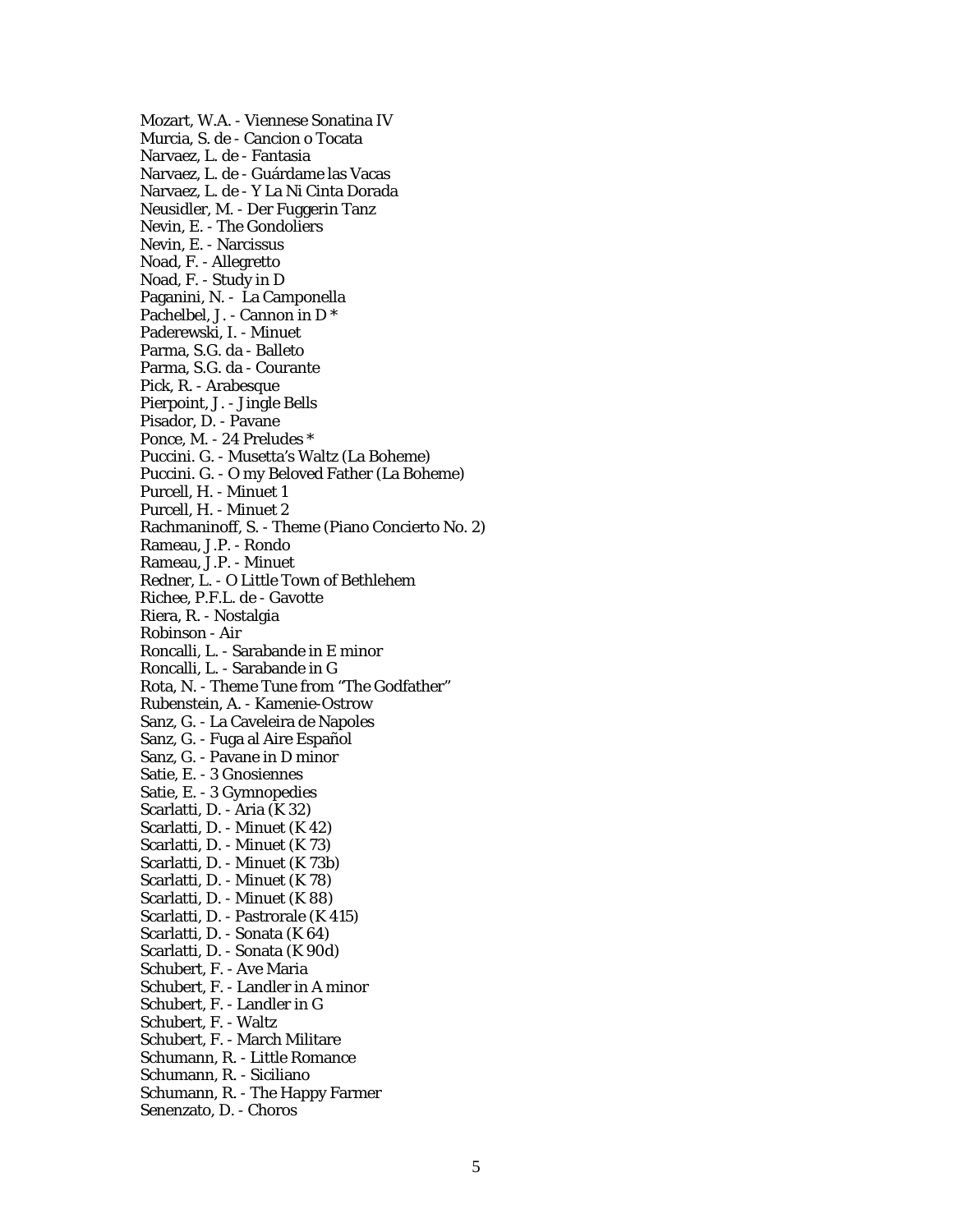Sexton, B. - Study Sinding, C. - Rustle of Spring Sor, F. - Allegretto in C Sor, F. - Allegretto in D Sor, F. - Allegretto in E Sor. F. - Allegretto in F Sor, F. - Allegro in A minor Sor, F. - Andante in A Sor, F. - 2 Andantes in A minor Sor, F. - Andante in B minor Sor, F. - 3 Andantes in C Sor, F. - 2 Andantes in G Sor, F. - 4 Andantinos in C Sor, F. - Andantino in D Sor, F. - Andantino in E minor Sor, F. - Etude in B minor Sor, F. - Etude in C Sor, F. - Etude in C (No. 5) Sor, F. - Etude in D Sor, F. - Larghetto in A minor Sor, F. - Lento in E minor Sor, F. - Minuet in C \* Sor. F. - Soliloquy Sor, F. - Study in A minor Sor, F. - Study in B minor Sor, F. - Study in A minor Sor, F. - Study in C Strauss, J. - Emperor Waltz Sullivan, A. - My Little Buttercup Sullivan, A. - Policeman's Song (from "Pirates of Penzance") Sullivan, A. - Wandering Minstral Tarrega, F. - Adelita \* Tarrega, F. - Capricho Arabe \* Tarrega, F. - Lagrima \* Tarrega, F. - Marietta \* Tarrega, F. - Mazurca Tarrega, F. - Study in Minuet form Tchaikovsky, P. - Barcarolle Tchaikovsky, P. - Dance of the Reed Flutes ("The Nutcracker") Tchaikovsky, P. - Dance of the Sugar Plum Fairy ("The Nutcracker") Tchaikovsky, P. - Morning Prayer Tchaikovsky, P. - Romeo and Juliet Tchaikovsky, P. - Swan Lake Telemann, G.P. - Minuet in G Telemann, G.P. - Gavotte in C Terzi, A. - Allemande Tobani, C. - Hearts and Flowers Traditional - Angels We Have Heard On High Traditional - Away in a Manger (Rude, arr.) Traditional - Carol of the Bells (Flauding, arr) Traditional - Coventry Carol (Flauding, arr.) Traditional - Jolly Old St. Nicholas Traditional - O Come, O Come, Emmanuel (Rude, arr.) Traditional - O Holy Night (Boyd, arr.) Traditional - O Sanctissima (Flauding, arr.) Traditional - O Tannenbaum

Traditional - Up on the House Top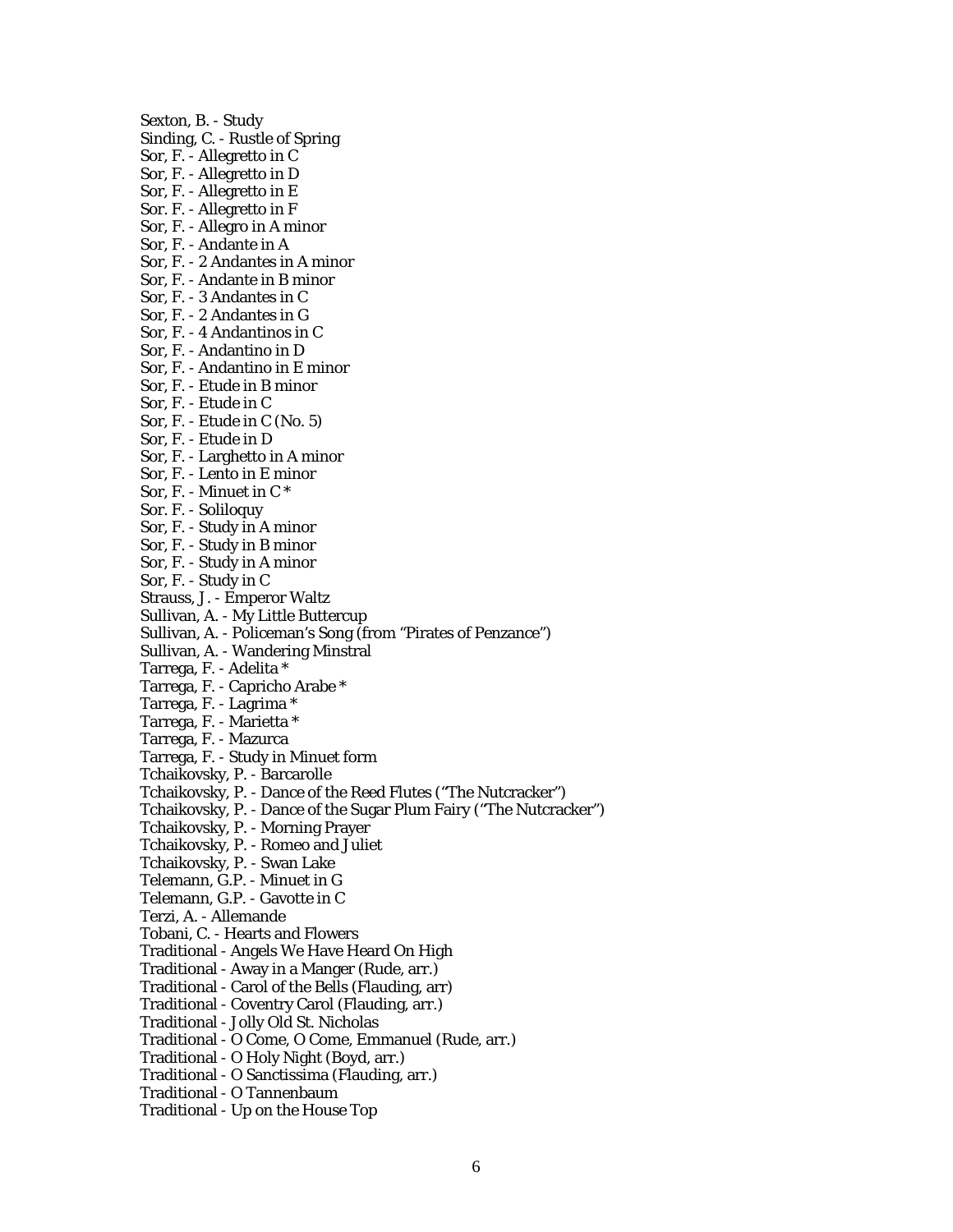- Traditional We Three Kings (Flauding, arr.)
- Trad., 14th c. Estampida
- Trad., 15th c. What if a Day a Month or a Year
- Trad., 15th c. Pezzo Tadesco
- Trad., 15th c. Vaghe Belleze
- Trad.,  $17<sup>th</sup>$  c. Minuet in G
- Trad. England English Dance
- Trad., England Dark eyes
- Trad., England (15th c.) Greensleeves (What Child is This?)
- Trad., England (18th c.) God Rest You Merry Gentleman
- Trad., England (14th c.) Good King Wenceslas
- Trad., England I Saw Three Ships
- Trad., England The First Noel
- Trad., England The Twelve Days of Christmas
- Trad., England Scarborough Fair
- Trad., England Wilson's Wilde
- Trad., Ireland Canarios, Jig
- Trad., Ireland The Downfall of Paris (Bigo, Arr.)
- Trad., Ireland Kemp's Jig
- Trad., Ireland O Danny Boy
- Trad., Ireland Sweet Molly Malone
- Trad., Italy Bianco Fiore
- Trad., Italy Dove Son Qui Fieri Occhi (Noad, arr.)
- Trad., Italy Passamezzo
- Trad., Italy Si Io M'Accorgo (Noad, arr.)
- Trad., Italy Spagnoletta
- Trad., Scotland Auld Lang Syne (Feely, arr.)
- Trad., Scotland MacPhearson's Farewell (Feely, arr.)
- Trad., Scotland Mary Hamilton (Hudson, arr.)
- Trad., Scotland Music O' Spey (Feely, arr.)
- Trad., Scotland Scots Wha Hae (Feely, arr.)
- Trad., Scotland Stu Mo Run (Feely, arr.)
- Trad., South America One Note Samba \*
- Trad., Spain El Testamen de N'Amelia \*
- Trad., Spain Farruca (Flamenco)
- Trad., Spain Romance \*
- Trad., Spain Soleares (Flamenco)
- Trad., Wales Welscher Tanz
- Trad., Wales Deck the Halls
- Valderrabano, E. Sonnet
- Valerius, A. Ballet
- Vallet, N. Bouree
- Ventadour, B. De Ben M'An Perdut
- Villa-Lobos, H. Choro Typico
- Villa-Lobos, H. Etudes 1 and 2 \*
- Villa-Lobos, H. Preludes 1-4 \*
- Villa-Lobos, H. Schottish Choro \*
- Visee, R. Lute Suite in Em
- Vivaldi, A. Theme
- Von Paradies V.T. Secilienne
- Wade, J. F. O Come, All Ye Faithful (Siktberg, arr.)
- Wagner, R. Bridal Chorus
- Weiss, S.L. Galliard
- Weiss, S.L. Minuet
- Weiss, S.L. Minuet
- Weiss, S.L. Prelude
- Williams, M. Classical Gas